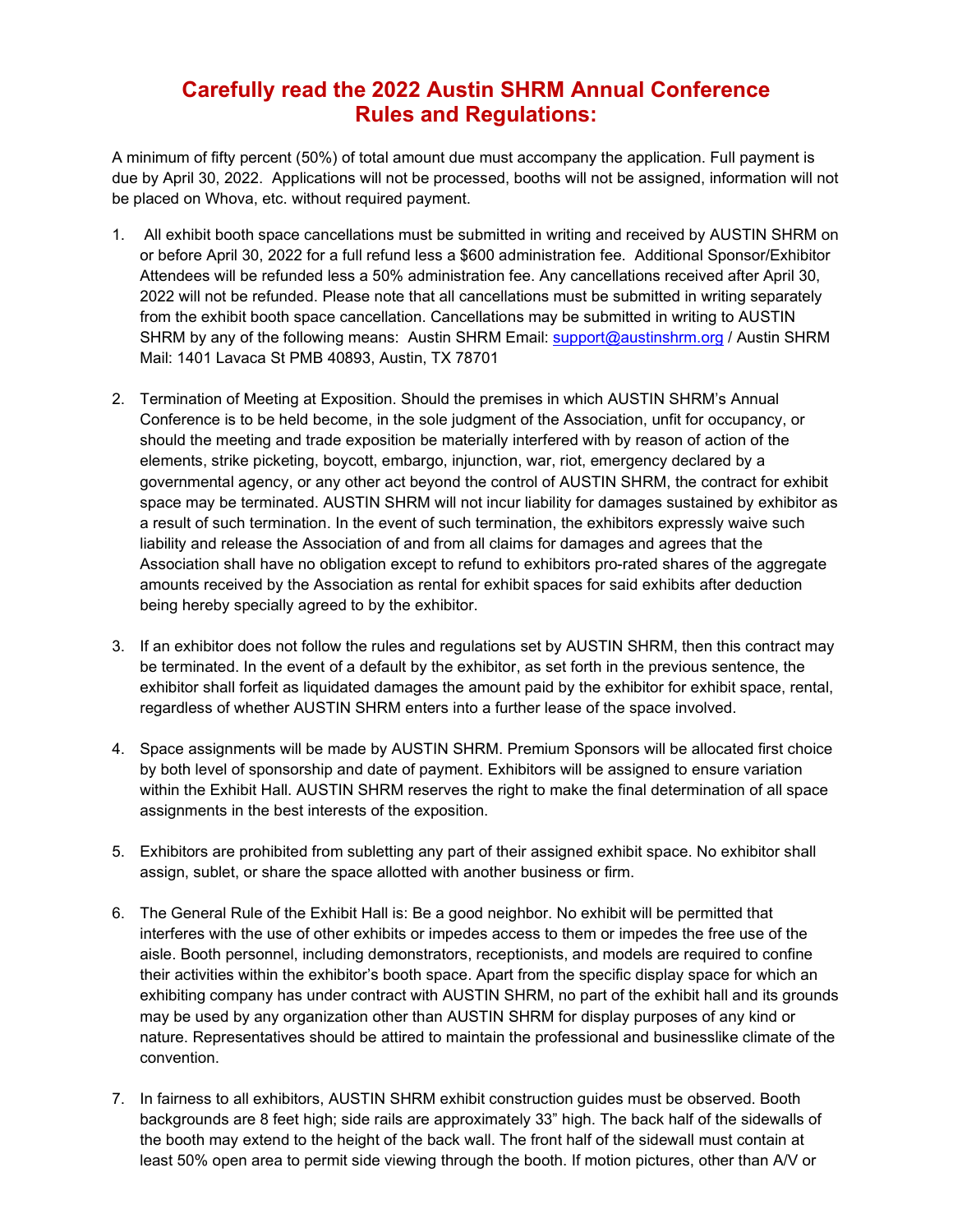loudspeakers are used, the exhibitor agrees to comply with the union requirements of the operation of the equipment. Sound presentation, slides, or movies will be permitted if tuned to conversational level and if not objectionable to neighboring exhibitors. AUSTIN SHRM reserves the right to restrict the use of glaring lights or objectionable light effects. The exterior of any display cabinet or structure visible from an adjacent exhibitor's booth must be finished or suitably decorated at the expense of the exhibitor erecting or installing such a display and must not include corporate or product identity that would detract from the adjacent display.

- 8. To ensure the safety of all participants, fire regulations must be observed. Fire regulations require that all display materials be flameproof. Electrical signs and equipment must be wired to meet the specification of the local Fire Underwriters Inspection Bureau. Each exhibitor is charged with knowledge of all laws, ordinances, and regulations pertaining to health, fire prevention, and public safety while participating in this exposition. Compliance with such laws is mandatory for all exhibitors and the sole responsibility is that of the exhibitor. Compliance with such laws is mandatory for all exhibitors and the sole responsibility is that of the exhibitor.
- 9. Cost of repairing any damages to the exhibit hall will be billed to the responsible exhibitor. Nothing can be posted or tacked, nailed, screwed, or otherwise attached to the columns, walls, floors, ceiling, furniture, or other properties of the Exhibit Hall, Break Out rooms, or venue.
- 10. Upon arrival, please proceed to the check in table to receive your Conference sponsor badge(s). Badge(s) must be worn while at the Hyatt.
- 11. All exhibits must be fully operational as per the conference schedule set for each year. Exhibitors, who do not claim their booths by 1:00 PM on the day of conference, forfeit all rights to the exhibit space. All monies paid shall be retained by AUSTIN SHRM and the booth space reverses back to AUSTIN SHRM for use or resale at AUSTIN SHRM's discretion.
- 12. Exhibitor set up will be on Thursday, August 4<sup>th</sup> from 4:00 PM 6:00 PM. Tear down may begin at the conclusion of the Conference on August 5<sup>th</sup> at 5:30 PM.
- 13. Exhibitors are advised to provide locked storage facilities within their own display area for excess merchandise and personal items.
- 14. The dismantling of displays and completion of move out is set per the conference schedule each year. At that time, all exhibit displays or materials left in booths without instructions will be packed and stored at the discretion of AUSTIN SHRM. All charges will be applied to the exhibitor.
- 15. No equipment can be removed from the exhibit hall during the conference without written permission from AUSTIN SHRM.
- 16. Exhibitor's displays will NOT be dismantled or packed in preparation of removal prior to the official closing time on the day of conference at 5:30 pm.
- 17. Exhibitors are advised to carry floater insurance to cover exhibit materials against damage and loss and public liability insurance against injury to the personal property of others. AUSTIN SHRM will have no liability for any loss or damage sustained by an exhibitor during exhibit hours or at any time, whatever the cause. Exhibitors are solely responsible for securing items in their booth. All property of the exhibitor is understood to remain under his/her custody and control, in transit to and from the confines of the hall, subject to the Rules and Regulations of the Exposition.

[austinshrm.org/conference|](mailto:austinshrm.org/conference) [conference@austinshrm.org](mailto:conference@austinshrm.org)